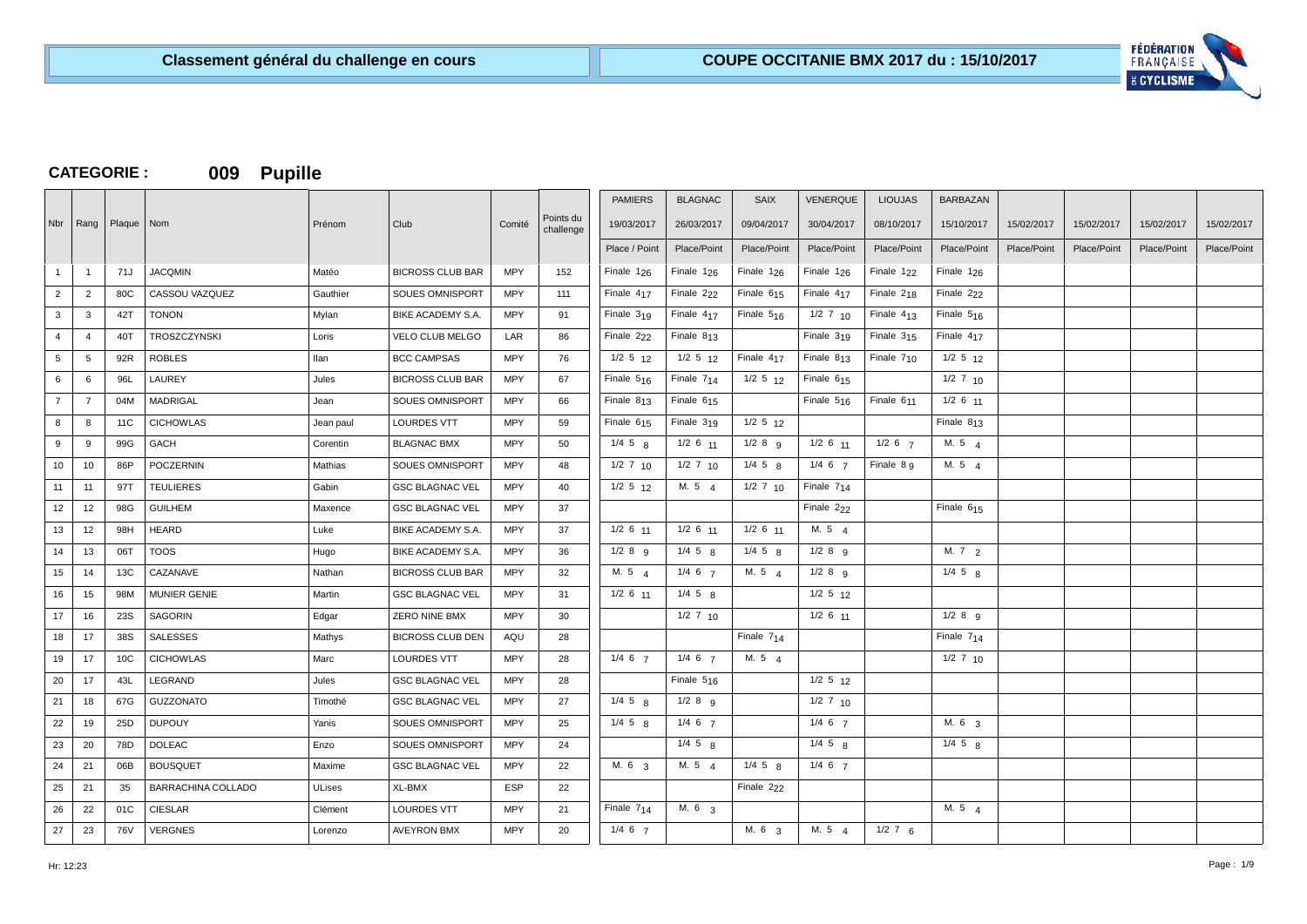|    |    |                           |                      |          |                         |            |                        | <b>PAMIERS</b>    | <b>BLAGNAC</b>    | <b>SAIX</b>       | VENERQUE          | <b>LIOUJAS</b> | <b>BARBAZAN</b> |             |             |             |             |
|----|----|---------------------------|----------------------|----------|-------------------------|------------|------------------------|-------------------|-------------------|-------------------|-------------------|----------------|-----------------|-------------|-------------|-------------|-------------|
|    |    | Nbr   Rang   Plaque   Nom |                      | Prénom   | Club                    | Comité     | Points du<br>challenge | 19/03/2017        | 26/03/2017        | 09/04/2017        | 30/04/2017        | 08/10/2017     | 15/10/2017      | 15/02/2017  | 15/02/2017  | 15/02/2017  | 15/02/2017  |
|    |    |                           |                      |          |                         |            |                        | Place / Point     | Place/Point       | Place/Point       | Place/Point       | Place/Point    | Place/Point     | Place/Point | Place/Point | Place/Point | Place/Point |
| 28 | 24 | 113                       | <b>MORENO PARERA</b> | Axel     | XL-BMX                  | <b>ESP</b> | 19                     |                   |                   |                   |                   |                | Finale $319$    |             |             |             |             |
| 29 | 24 | 84C                       | <b>COSPIN</b>        | Baptiste | <b>LOURDES VTT</b>      | <b>MPY</b> | 19                     |                   |                   | M. 6 <sub>3</sub> |                   | $1/2$ 5 $g$    | $1/4$ 5 $8$     |             |             |             |             |
| 30 | 24 | 90L                       | LECLERE              | Maxim    | <b>GSC BLAGNAC VEL</b>  | <b>MPY</b> | 19                     | M.54              | M.54              |                   | M. 5 $4$          | $1/2$ 6 $7$    |                 |             |             |             |             |
| 31 |    | 113                       | PARERA               | Axel     | XL-BMX                  | <b>ESP</b> | 19                     |                   |                   | Finale 319        |                   |                |                 |             |             |             |             |
|    | 24 | 02L                       | LACAMBRA             | Alexis   | <b>SOUES OMNISPORT</b>  | <b>MPY</b> | 17                     | $1/2$ 8 $9$       |                   |                   |                   |                | $1/4$ 5 $8$     |             |             |             |             |
| 32 | 25 |                           |                      |          |                         | <b>MPY</b> |                        | M. 6 3            | M. 6 3            | M. 6 3            | M. $7\frac{2}{2}$ | M. 5 4         | M. 8 1          |             |             |             |             |
| 33 | 26 | 45M                       | <b>MARTY</b>         | Lucien   | <b>AVEYRON BMX</b>      |            | 16                     |                   |                   |                   |                   |                |                 |             |             |             |             |
| 34 | 26 | 37M                       | <b>MARIA</b>         | Elyas    | <b>BLAGNAC BMX</b>      | <b>MPY</b> | 16                     |                   | $1/2$ 5 $12$      | M.54              |                   |                |                 |             |             |             |             |
| 35 | 27 | 85B                       | <b>BETBEZE</b>       | Baptiste | <b>SOUES OMNISPORT</b>  | <b>MPY</b> | 15                     | $1/4$ 5 $8$       |                   | M. 5 4            |                   |                | M. 63           |             |             |             |             |
| 36 | 27 | 01S                       | <b>SCHMITT</b>       | Eliott   | <b>BLAGNAC BMX</b>      | <b>MPY</b> | 15                     | M. $7\frac{2}{2}$ | M. 5 4            | M.72              | $1/4$ 6 $7$       |                |                 |             |             |             |             |
| 37 | 28 | 37                        | <b>VINAS DIAZ</b>    | Ot       | XL-BMX                  | ESP        | 13                     |                   |                   | Finale $813$      |                   |                |                 |             |             |             |             |
| 38 | 28 | <b>14O</b>                | <b>ORVAL</b>         | Antonin  | BIKE ACADEMY S.A.       | <b>MPY</b> | 13                     | $1/2$ 7 10        |                   | M. 6 3            |                   |                |                 |             |             |             |             |
| 39 | 28 | 79C                       | CALVEZ               | Timon    | <b>BLAGNAC BMX</b>      | <b>MPY</b> | 13                     | M. $5\quad 4$     | $1/2$ 8 $9$       |                   |                   |                |                 |             |             |             |             |
| 40 | 29 | 47V                       | <b>VIEIRA</b>        | Ylan     | <b>SOUES OMNISPORT</b>  | <b>MPY</b> | 12                     |                   |                   |                   |                   |                | $1/2$ 5 $12$    |             |             |             |             |
| 41 | 29 | <b>73V</b>                | VIGNAU LAULHERE      | Quentin  | <b>LOURDES VTT</b>      | <b>MPY</b> | 12                     |                   | Dns. 0            | $1/2$ 8 $9$       |                   |                | M. 6 3          |             |             |             |             |
| 42 | 29 | 42G                       | GARCIA               | Sandro   | VELO CLUB MELGO         | LAR        | 12                     |                   |                   |                   |                   | Finale $512$   |                 |             |             |             |             |
| 43 | 29 | 27A                       | ANISSET              | Charly   | <b>AVEYRON BMX</b>      | <b>MPY</b> | 12                     | M. 7 2            | M. $7\frac{2}{2}$ |                   | M. 6 3            | $1/2$ 8 $5$    |                 |             |             |             |             |
| 44 | 29 | 95C                       | CAVAILLE             | Nathys   | <b>GSC BLAGNAC VEL</b>  | <b>MPY</b> | 12                     | M. 6 <sub>3</sub> | M. 5 4            | M. 8 <sub>1</sub> | M. 5 $4$          |                |                 |             |             |             |             |
| 45 | 30 | 20Q                       | QUEYSSELIER          | Raphaël  | <b>BICROSS CLUB DEN</b> | AQU        | 11                     |                   |                   |                   |                   |                | $1/2$ 6 $11$    |             |             |             |             |
| 46 | 30 | 33C                       | CASTANY              | Jean     | <b>GSC BLAGNAC VEL</b>  | <b>MPY</b> | 11                     | $1/4$ 6 $7$       |                   |                   | M. $5 \quad 4$    |                |                 |             |             |             |             |
| 47 | 30 | 112                       | COMA                 | Jordi    | XL-BMX                  | <b>ESP</b> | 11                     |                   |                   | $1/2$ 6 $11$      |                   |                |                 |             |             |             |             |
| 48 | 30 | 02J                       | <b>JULLIAN</b>       | Raphaël  | <b>BLAGNAC BMX</b>      | <b>MPY</b> | 11                     | M. 5 4            | M. 6 3            | M. 5 4            |                   |                |                 |             |             |             |             |
| 49 | 30 | 45C                       | CALMETTES            | Anselme  | <b>AVEYRON BMX</b>      | <b>MPY</b> | 11                     |                   | M. 6 3            | M. 7 2            | M. 7 2            | M. 54          | Dns. 0          |             |             |             |             |
| 50 | 31 | 08L                       | LOVATO               | Enzo     | ZERO NINE BMX           | <b>MPY</b> | 10                     | M. 6 3            | M. 5 4            |                   | M. 6 3            |                |                 |             |             |             |             |
| 51 | 31 | 63P                       | POUILLER             | Benjamin | CONDAT BMX CLUB         | LIM        | 10                     |                   |                   | $1/2$ 7 10        |                   |                |                 |             |             |             |             |
| 52 | 32 | 33N                       | NAVARRO              | Matt     | PAU BMX CLUB AQU        | AQU        | 9                      |                   |                   |                   |                   |                | $1/2$ 8 $9$     |             |             |             |             |
| 53 | 32 | 63P                       | POCZERNIN            | Louis    | <b>AVEYRON BMX</b>      | <b>MPY</b> | 9                      |                   | M. $7\frac{2}{2}$ |                   |                   | $1/2$ 8 $5$    | M. 7 2          |             |             |             |             |
| 54 | 33 | 56B                       | <b>BOREL</b>         | Cyprien  | VELO CLUB MELGO         | LAR        | 8                      |                   |                   |                   |                   | $1/2$ 5 $8$    |                 |             |             |             |             |
| 55 | 33 | 03M                       | <b>MAPPAS</b>        | Gabin    | <b>GSC BLAGNAC VEL</b>  | <b>MPY</b> | 8                      |                   |                   |                   | $1/4$ 5 $8$       |                |                 |             |             |             |             |
| 56 | 33 | 29C                       | CONTANT              | Léo      | <b>GSC BLAGNAC VEL</b>  | <b>MPY</b> | 8                      |                   |                   |                   | $1/4$ 5 $8$       |                |                 |             |             |             |             |
| 57 | 33 | 51C                       | <b>CHEVALIER</b>     | Nino     | <b>GSC BLAGNAC VEL</b>  | <b>MPY</b> | 8                      |                   |                   |                   | $1/4$ 5 $8$       |                |                 |             |             |             |             |
| 58 | 33 | 04R                       | <b>RAVON</b>         | Keenan   | <b>CAVIGNAC BICROSS</b> | AQU        | 8                      |                   |                   | $1/4$ 5 $8$       |                   |                |                 |             |             |             |             |
| 59 | 33 | 14D                       | <b>DEMOGET</b>       | Zachary  | LA BICYCLETTE CEV       | LAR        | 8                      |                   | $1/4$ 5 $8$       |                   |                   |                |                 |             |             |             |             |
| 60 | 33 | 77L                       | LAGARDE              | Melvin   | VC DU PAYS D'OLME       | <b>MPY</b> | 8                      | M. 6 3            |                   | M. 6 3            | M. 72             |                | Dns. 0          |             |             |             |             |
| 61 | 34 | 39P                       | PIAZZA               | Eneko    | <b>BLAGNAC BMX</b>      | <b>MPY</b> | $\overline{7}$         |                   | $1/4$ 6 $7$       |                   |                   |                |                 |             |             |             |             |
|    |    |                           |                      |          |                         |            |                        |                   |                   |                   |                   |                |                 |             |             |             |             |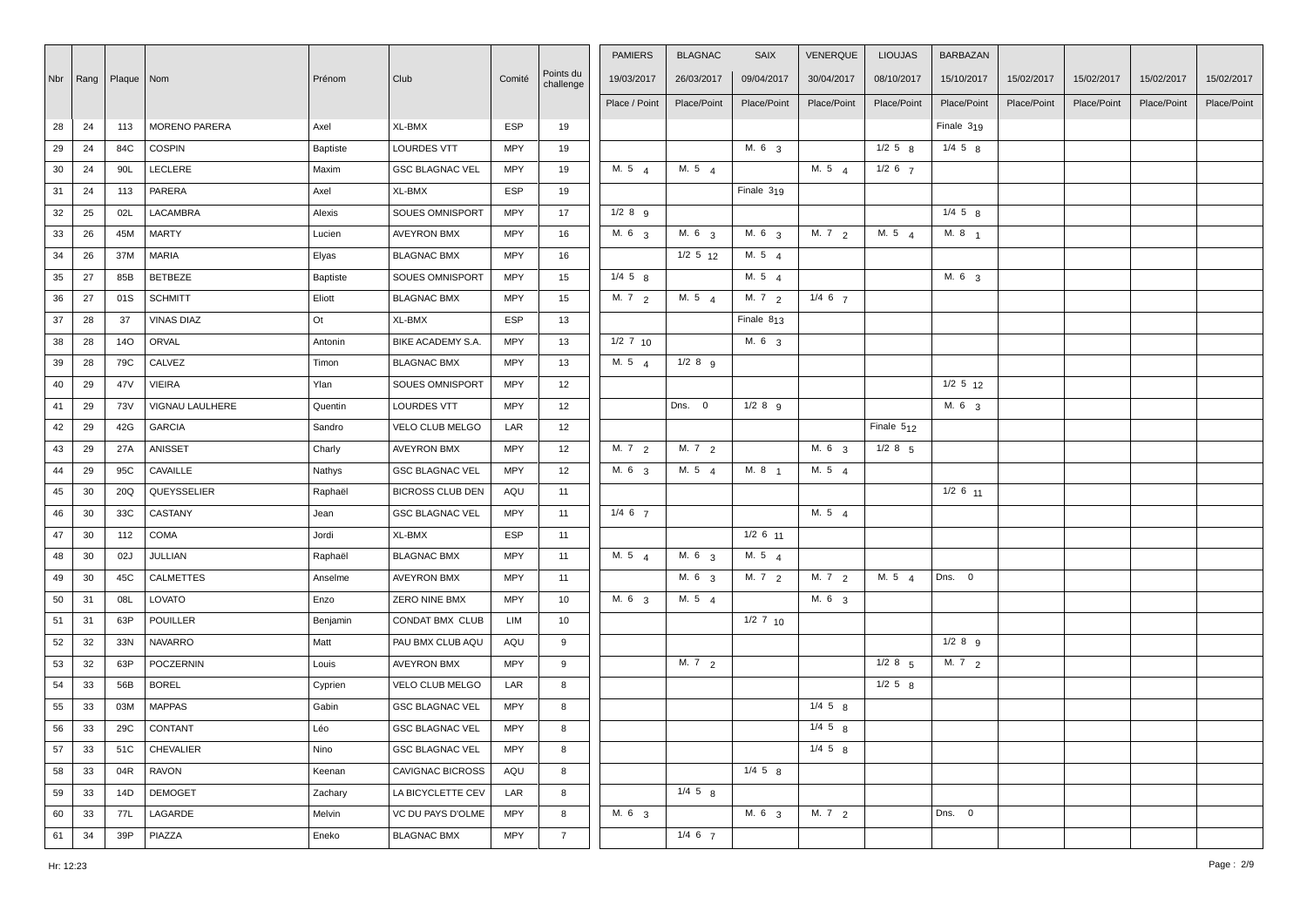|    |          |              |                          |         |                         |            |                        | <b>PAMIERS</b>    | <b>BLAGNAC</b>    | <b>SAIX</b>       | VENERQUE          | <b>LIOUJAS</b>    | <b>BARBAZAN</b>   |             |             |             |             |
|----|----------|--------------|--------------------------|---------|-------------------------|------------|------------------------|-------------------|-------------------|-------------------|-------------------|-------------------|-------------------|-------------|-------------|-------------|-------------|
|    | Nbr Rang | Plaque   Nom |                          | Prénom  | Club                    | Comité     | Points du<br>challenge | 19/03/2017        | 26/03/2017        | 09/04/2017        | 30/04/2017        | 08/10/2017        | 15/10/2017        | 15/02/2017  | 15/02/2017  | 15/02/2017  | 15/02/2017  |
|    |          |              |                          |         |                         |            |                        | Place / Point     | Place/Point       | Place/Point       | Place/Point       | Place/Point       | Place/Point       | Place/Point | Place/Point | Place/Point | Place/Point |
| 62 | 34       | 02T          | <b>TWITCHETT</b>         | Luka    | <b>BLAGNAC BMX</b>      | <b>MPY</b> | $\overline{7}$         | M. 5 $4$          | M. 6 <sub>3</sub> |                   |                   |                   |                   |             |             |             |             |
| 63 | 34       | 48M          | MALZIEU UGINET           | Axel    | ZERO NINE BMX           | <b>MPY</b> | $\overline{7}$         | $1/4$ 6 $7$       |                   |                   |                   |                   |                   |             |             |             |             |
| 64 | 35       | 65R          | <b>ROMEVA</b>            | Illan   | <b>BICROSS CLUB BAR</b> | <b>MPY</b> | 6                      | Dns. 0            | M. $7\frac{2}{2}$ |                   | M. $7\frac{2}{2}$ |                   | M. $7\frac{2}{2}$ |             |             |             |             |
| 65 | 35       | 47L          | <b>LAPORTE</b>           | Robin   | <b>AVEYRON BMX</b>      | <b>MPY</b> | 6                      |                   |                   |                   |                   | $\frac{1}{2}$ 7 6 |                   |             |             |             |             |
| 66 | 35       | 29M          | <b>MOQUET</b>            | Ethan   | <b>GSC BLAGNAC VEL</b>  | MPY        | 6                      | M. 6 <sub>3</sub> |                   |                   | M. 6 <sub>3</sub> |                   |                   |             |             |             |             |
| 67 | 36       | 73S          | <b>SEGOND</b>            | Nahel   | BIKE ACADEMY S.A.       | <b>MPY</b> | $5^{\circ}$            |                   |                   | M. 7 2            | M. 6 3            |                   |                   |             |             |             |             |
| 68 | 37       | 83V          | <b>VIGNES</b>            | Julien  | <b>BICROSS CLUB BAR</b> | <b>MPY</b> | $\overline{4}$         |                   |                   |                   |                   |                   | M. 5 4            |             |             |             |             |
| 69 | 37       | 18C          | <b>CERVERA</b>           | Louan   | <b>BICROSS CLUB BAR</b> | MPY        | $\overline{4}$         |                   |                   |                   |                   |                   | M. 5 4            |             |             |             |             |
| 70 | 37       | 29B          | <b>BELKHIR</b>           | Justin  | <b>AVEYRON BMX</b>      | <b>MPY</b> | $\overline{4}$         |                   |                   |                   |                   | M. 5 4            |                   |             |             |             |             |
| 71 | 37       | 35P          | <b>PECQUEUX</b>          | William | <b>GSC BLAGNAC VEL</b>  | <b>MPY</b> | $\overline{4}$         |                   |                   |                   | M. 5 4            |                   |                   |             |             |             |             |
| 72 | 37       | 53G          | <b>GAILLAC</b>           | Paul    | <b>AVEYRON BMX</b>      | MPY        | $\overline{4}$         | M. 7 2            |                   | M. 7 2            |                   |                   |                   |             |             |             |             |
| 73 | 37       | 42C          | COLERA                   | Angel   | VC DU PAYS D'OLME       | MPY        | $\overline{4}$         | M. $5\quad 4$     |                   |                   |                   |                   |                   |             |             |             |             |
| 74 | 38       | 94M          | <b>MARTI MONTESSINOS</b> | Hugo    | <b>BICROSS CLUB DEN</b> | AQU        | $\mathbf{3}$           |                   |                   |                   |                   |                   | M. 6.3            |             |             |             |             |
| 75 | 38       | 16R          | RENARD                   | Nathan  | PAU BMX CLUB AQU        | AQU        | $\mathbf{3}$           |                   |                   |                   |                   |                   | M. 6 <sub>3</sub> |             |             |             |             |
| 76 | 38       | 39B          | <b>BOUSQUET</b>          | Mathis  | <b>AVEYRON BMX</b>      | <b>MPY</b> | $\mathbf{3}$           |                   |                   |                   | M.6 <sub>3</sub>  |                   |                   |             |             |             |             |
| 77 | 38       | 87R          | <b>ROUBY</b>             | Clément | <b>GSC BLAGNAC VEL</b>  | <b>MPY</b> | $\mathbf{3}$           |                   |                   |                   | M. 6 <sub>3</sub> |                   |                   |             |             |             |             |
| 78 | 38       | 94L          | LAZARE                   | Mylo    | <b>BLAGNAC BMX</b>      | <b>MPY</b> | $\mathbf{3}$           |                   | M. 6 3            |                   |                   |                   |                   |             |             |             |             |
| 79 | 39       | 63L          | LANSALOT                 | Raphaël | <b>BICROSS CLUB DEN</b> | AQU        | $\overline{2}$         |                   |                   |                   |                   |                   | M. 7 2            |             |             |             |             |
| 80 | 39       | 90P          | <b>PRADELLES</b>         | Noé     | BIKE ACADEMY S.A.       | MPY        | $\overline{2}$         |                   |                   | M. 7 2            |                   |                   |                   |             |             |             |             |
| 81 | 39       | 75L          | LEGOUEZ RICOLE           | Nathan  | BIKE ACADEMY S.A.       | MPY        | $\overline{2}$         |                   | M. 7 2            |                   |                   |                   |                   |             |             |             |             |
| 82 | 39       | 58V          | <b>VIGOUROUX</b>         | Etienne | US BOUSCATAISE B        | AQU        | $\overline{2}$         |                   | M. 7 2            |                   |                   |                   |                   |             |             |             |             |
| 83 | 39       | 07M          | MALHI                    | William | ZERO NINE BMX           | <b>MPY</b> | 2                      | M. 7 2            |                   |                   |                   |                   |                   |             |             |             |             |
| 84 | 39       | 28P          | PAUL                     | Samuel  | ZERO NINE BMX           | <b>MPY</b> | 2                      | M. 7 2            |                   |                   |                   |                   |                   |             |             |             |             |
| 85 | 40       | 57B          | <b>BRIERE MARIANI</b>    | Paulin  | BIKE ACADEMY S.A.       | MPY        | $\overline{1}$         |                   |                   | M. 8 1            |                   |                   |                   |             |             |             |             |
| 86 | 40       | 69B          | <b>BOURGAIN</b>          | Théo    | <b>BMX PUGET VILLE</b>  | CAZ        | $\overline{1}$         |                   |                   | M. 8 <sub>1</sub> |                   |                   |                   |             |             |             |             |
| 87 | 40       | 66M          | <b>MONTAGNE</b>          | Timothé | BIKE ACADEMY S.A.       | <b>MPY</b> | $\overline{1}$         |                   |                   | M. 8 <sub>1</sub> |                   |                   |                   |             |             |             |             |
| 88 | 40       | 32L          | LORENZO                  | Gaetan  | VC DU PAYS D'OLME       | <b>MPY</b> | $\overline{1}$         | M. 8 <sub>1</sub> |                   |                   |                   |                   |                   |             |             |             |             |

### **CATEGORIE : 007 Poussin/Pupille fille**

|  |                           |               |           |                    |            |                        | <b>PAMIERS</b> | <b>BLAGNAC</b>         | <b>SAIX</b>            | VENERQUE                        | <b>LIOUJAS</b> | BARBAZAN               |             |             |             |             |
|--|---------------------------|---------------|-----------|--------------------|------------|------------------------|----------------|------------------------|------------------------|---------------------------------|----------------|------------------------|-------------|-------------|-------------|-------------|
|  | Nbr   Rang   Plaque   Nom |               | Prénom    | Club               | Comité     | Points du<br>challenge | 19/03/2017     | 26/03/2017             | 09/04/2017             | 30/04/2017                      | 08/10/2017     | 15/10/2017             | 15/02/2017  | 15/02/2017  | 15/02/2017  | 15/02/2017  |
|  |                           |               |           |                    |            |                        | Place / Point  | Place/Point            | Place/Point            | Place/Point                     | Place/Point    | Place/Point            | Place/Point | Place/Point | Place/Point | Place/Point |
|  | 59B                       | <b>BESSON</b> | Alexandre | <b>LOURDES VTT</b> | MPY        | 97                     | $1/2$ 7 $10$   | Finale 3 <sub>19</sub> | Finale $315$           | Finale $3_{19}$ Finale $1_{22}$ |                | Finale $512$           |             |             |             |             |
|  | 08R                       | <b>RAUJOL</b> | Mathias   | SOUES OMNISPORT    | <b>MPY</b> | 96                     | Finale $126$   | $ $ Dns. 0             | Finale 1 <sub>22</sub> | Finale $126$                    |                | Finale 1 <sub>22</sub> |             |             |             |             |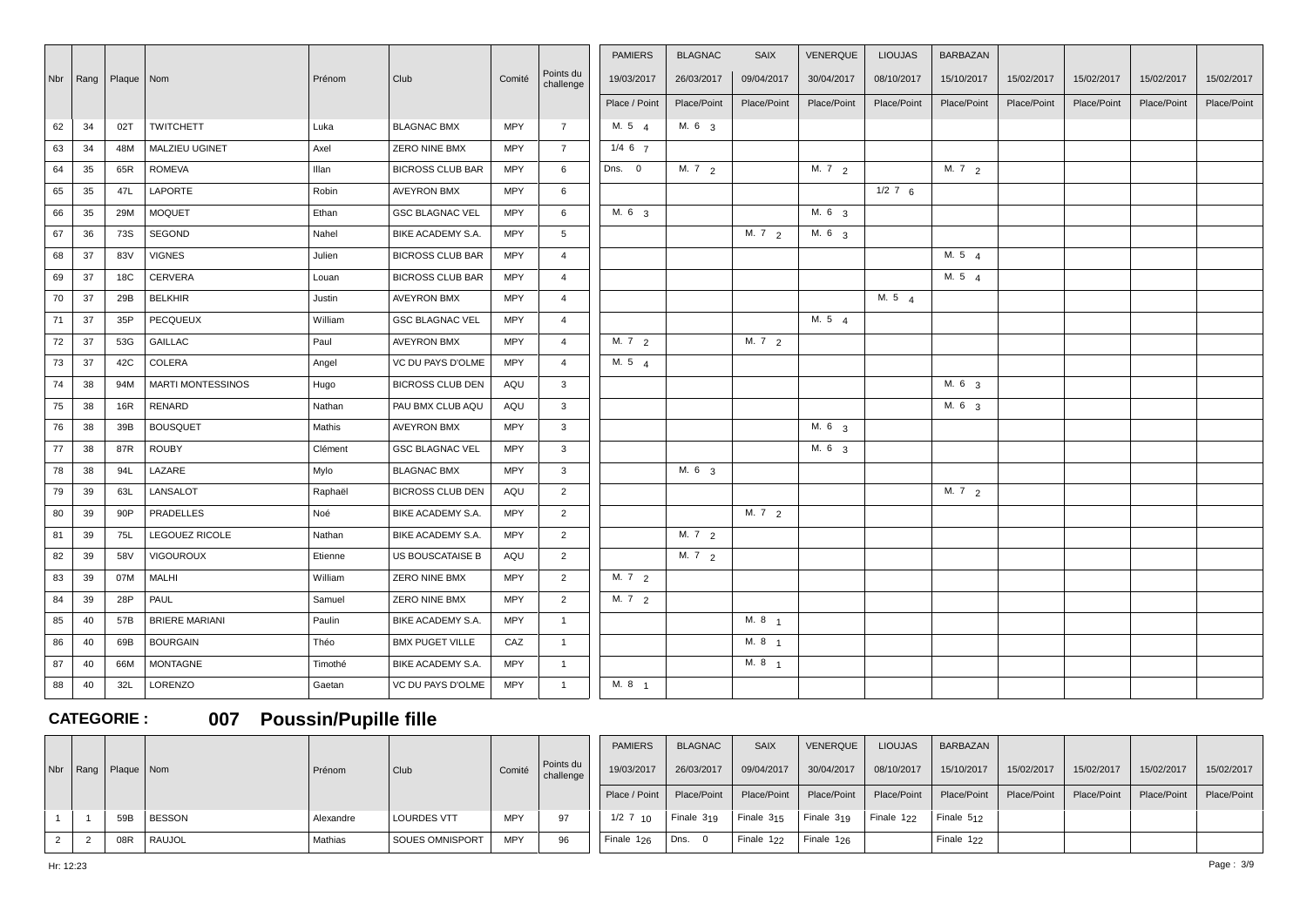|                 |                |                           |                         |           |                          |            |                        | <b>PAMIERS</b>         | <b>BLAGNAC</b>         | <b>SAIX</b>            | <b>VENERQUE</b> | <b>LIOUJAS</b>         | <b>BARBAZAN</b>        |             |             |             |             |
|-----------------|----------------|---------------------------|-------------------------|-----------|--------------------------|------------|------------------------|------------------------|------------------------|------------------------|-----------------|------------------------|------------------------|-------------|-------------|-------------|-------------|
|                 |                | Nbr   Rang   Plaque   Nom |                         | Prénom    | Club                     | Comité     | Points du<br>challenge | 19/03/2017             | 26/03/2017             | 09/04/2017             | 30/04/2017      | 08/10/2017             | 15/10/2017             | 15/02/2017  | 15/02/2017  | 15/02/2017  | 15/02/2017  |
|                 |                |                           |                         |           |                          |            |                        | Place / Point          | Place/Point            | Place/Point            | Place/Point     | Place/Point            | Place/Point            | Place/Point | Place/Point | Place/Point | Place/Point |
| $\mathbf{3}$    | $\mathbf{3}$   | 03F                       | <b>FABRE VERGARA</b>    | Enzo      | BIKE ACADEMY S.A.        | <b>MPY</b> | 95                     | Finale 2 <sub>22</sub> | $1/4 \t6 \t7$          | Finale $2_{18}$        | Finale $222$    | Finale $413$           | Finale $413$           |             |             |             |             |
| $\overline{4}$  | $\overline{4}$ | 99S                       | <b>SERMOT</b>           | Paul      | <b>LOURDES VTT</b>       | <b>MPY</b> | 85                     | Finale $319$           | Finale 2 <sub>22</sub> | Finale 6 <sub>11</sub> |                 | Finale $2_{18}$        | Finale $315$           |             |             |             |             |
| $5\overline{5}$ | 5              | 41M                       | <b>MARTINEZ</b>         | Kylian    | SOUES OMNISPORT          | <b>MPY</b> | 75                     | Finale $417$           | Finale $1_{26}$        | $1/2$ 7 6              | Finale $417$    |                        | Finale 8 g             |             |             |             |             |
| 6               | 6              | 31L                       | LUX                     | Manoha    | VC DU PAYS D'OLME        | <b>MPY</b> | 70                     | $1/2$ 6 $11$           | Finale $813$           | M. 5 $4$               | Finale $5_{16}$ | Finale $315$           | Finale 6 <sub>11</sub> |             |             |             |             |
| $\overline{7}$  | $\overline{7}$ | 81P                       | POUEY                   | Benjamin  | <b>BICROSS CLUB BAR</b>  | <b>MPY</b> | 64                     | $1/2$ 5 $12$           | $1/4$ 6 $7$            | Finale $512$           | Finale $813$    | Finale $512$           | $1/2$ 5 $8$            |             |             |             |             |
| 8               | 8              | 67H                       | <b>HERVIER</b>          | Nolan     | BIKE ACADEMY S.A.        | <b>MPY</b> | 63                     | Finale $813$           | $1/2$ 5 $12$           | Finale 413             | $1/2$ 7 $10$    | $1/2$ 5 $8$            | $1/2$ 6 7              |             |             |             |             |
| 9               | 9              | 38M                       | <b>MACAIRE</b>          | Alix      | ZERO NINE BMX            | MPY        | 62                     | Finale 516             | $1/2$ 8 $9$            | Finale 8 9             | $1/2$ 5 $12$    | Finale 8 9             | $1/2$ 6 7              |             |             |             |             |
| 10              | 10             | 39A                       | AYALA                   | Killian   | SOUES OMNISPORT          | <b>MPY</b> | 56                     | Finale 714             | $1/2$ 7 $10$           | M. 5 4                 | $1/2$ 7 $10$    | Finale 7 <sub>10</sub> | $1/2$ 5 $8$            |             |             |             |             |
| 11              | 11             | 36M                       | <b>MAINTENAT</b>        | Nathanaël | <b>BLAGNAC BMX</b>       | <b>MPY</b> | 50                     | $1/2$ 6 $11$           | Finale 615             | $1/2$ 5 $8$            | M. 6 3          | $1/2$ 6 7              | $1/2$ 7 6              |             |             |             |             |
| 12              | 12             | 50S                       | <b>SCHMITT</b>          | Charlélie | <b>BLAGNAC BMX</b>       | <b>MPY</b> | 38                     | $1/2$ 8 $9$            | $1/2$ 6 $11$           | $1/2$ 6 $7$            | $1/2$ 6 11      |                        |                        |             |             |             |             |
| 13              | 13             | 50C                       | <b>CHOLET</b>           | Marlon    | BIKE ACADEMY S.A.        | <b>MPY</b> | 37                     |                        |                        | Finale 710             | $1/2$ 5 $12$    | Finale 611             | M. 5 4                 |             |             |             |             |
| 14              | 14             | 02T                       | TEIXEIRA BOUVOT         | Romain    | <b>LOURDES VTT</b>       | <b>MPY</b> | 36                     | M. $5\frac{4}{4}$      | Finale 417             | $1/2$ 8 $5$            |                 | $1/2$ 6 $7$            | M. 63                  |             |             |             |             |
| 15              | 15             | 29P                       | POREE                   | Mathéo    | <b>ZERO NINE BMX</b>     | <b>MPY</b> | 35                     | $1/2$ 8 $9$            | M. 5 4                 |                        | $1/4$ 5 $8$     | $1/2$ 5 $8$            | $1/2$ 7 6              |             |             |             |             |
| 16              | 16             | 55K                       | KIEFFER                 | Amaury    | <b>BCC CAMPSAS</b>       | <b>MPY</b> | 30                     | $1/2$ 7 $10$           | $1/2$ 5 $12$           |                        |                 | M. 5 4                 | M. 5 $4$               |             |             |             |             |
| 17              | 17             | 27B                       | <b>BOURGALET</b>        | Suzane    | SOUES OMNISPORT          | <b>MPY</b> | 29                     |                        | Finale $714$           | $1/2$ 7 6              | M. $5\quad 4$   |                        | $1/2$ 8 $5$            |             |             |             |             |
| 18              | 17             | 15B                       | <b>BERGE</b>            | Mathys    | ZERO NINE BMX            | <b>MPY</b> | 29                     | M. $5\frac{4}{4}$      | Finale $516$           | $1/2$ 8 $5$            | M. $5\quad 4$   |                        |                        |             |             |             |             |
| 19              | 17             | 74E                       | <b>ESTRADE</b>          | Gabriel   | SOUES OMNISPORT          | <b>MPY</b> | 29                     | Finale $615$           |                        |                        | Finale $714$    |                        | Dns. 0                 |             |             |             |             |
| 20              | 18             | 12T                       | <b>TRASTET</b>          | Malonn    | <b>BCC CAMPSAS</b>       | <b>MPY</b> | 26                     | M. 7 2                 | Dns. 0                 | $1/2$ 6 $7$            | $1/2$ 8 $9$     | M. 6 <sub>3</sub>      | $1/2$ 8 $5$            |             |             |             |             |
| 21              | 19             | 66G                       | <b>GUILHEM</b>          | Alexis    | <b>GSC BLAGNAC VEL</b>   | <b>MPY</b> | 25                     |                        |                        |                        | Finale 615      |                        | Finale 7 <sub>10</sub> |             |             |             |             |
| 22              | 20             | 18P                       | <b>PARIS</b>            | Nahel     | <b>BCC CAMPSAS</b>       | <b>MPY</b> | 24                     | M. 5 4                 | $1/4$ 5 $8$            | Dns. 0                 | M. 5 4          | M. 5 4                 | M. 5 4                 |             |             |             |             |
| 23              | 20             | 56B                       | <b>BELLIOT</b>          | Timéo     | <b>BIKE ACADEMY S.A.</b> | <b>MPY</b> | 24                     | M. 7 2                 | $1/4$ 6 $7$            | M. 5 4                 | $1/2$ 6 $11$    |                        |                        |             |             |             |             |
| 24              | 21             | 48B                       | <b>BERTRAND</b>         | Lukas     | BIKE ACADEMY S.A.        | <b>MPY</b> | 23                     | M. 54                  | $1/4 \t6 \t7$          | M. 5 4                 | $1/4$ 5 $8$     |                        |                        |             |             |             |             |
| 25              | 22             | 39P                       | PICARD                  | Joakim    | <b>BCC CAMPSAS</b>       | <b>MPY</b> | 22                     | $1/4$ 5 $8$            | M. 5 4                 | M. 7 2                 | $1/4$ 5 $8$     |                        |                        |             |             |             |             |
| 26              | 23             | 30M                       | <b>MOTTE</b>            | Nicolas   | <b>LOURDES VTT</b>       | <b>MPY</b> | 21                     | M. 6 3                 | $1/2$ 7 10             | $1/2$ 5 $8$            |                 |                        |                        |             |             |             |             |
| 27              | 23             | 95S                       | SIMON                   | Evan      | ZERO NINE BMX            | <b>MPY</b> | 21                     | $1/2$ 5 $12$           | $1/2$ 8 $9$            |                        |                 |                        |                        |             |             |             |             |
| 28              | 24             | 35M                       | <b>MOUGNIBAS</b>        | Jules     | <b>GSC BLAGNAC VEL</b>   | <b>MPY</b> | 20                     | M. $5\quad 4$          | $1/2$ 6 $11$           |                        | M. $5\quad 4$   |                        | M. 8 1                 |             |             |             |             |
| 29              | 24             | 30G                       | GOMEZ                   | Emile     | <b>BLAGNAC BMX</b>       | <b>MPY</b> | 20                     | $1/4$ 5 $8$            | $1/4$ 5 $8$            |                        | M. $5\quad 4$   |                        |                        |             |             |             |             |
| 30              | 25             | 68J                       | <b>JOUANNIGOT</b>       | Maya      | <b>BICROSS CLUB DEN</b>  | AQU        | 18                     |                        |                        |                        |                 |                        | Finale $2_{18}$        |             |             |             |             |
| 31              | 26             | 56B                       | <b>BONNY</b>            | Maxime    | <b>GSC BLAGNAC VEL</b>   | <b>MPY</b> | 15                     | M. 6 3                 | M. 5 $4$               |                        | $1/4$ 5 $8$     |                        |                        |             |             |             |             |
| 32              | 27             | 52B                       | <b>BERNISSAN</b>        | Evan      | SOUES OMNISPORT          | <b>MPY</b> | 12                     | M. 6 3                 | M. 6 <sub>3</sub>      | M. $7\frac{2}{2}$      | Dns. 0          | M. $5\quad 4$          |                        |             |             |             |             |
| 33              | 28             | 46C                       | <b>CAPARROS</b>         | Hugo      | SOUES OMNISPORT          | <b>MPY</b> | 11                     | M. 7 2                 | M. 6 3                 |                        | M. 7 2          |                        | M. 5 4                 |             |             |             |             |
| 34              | 28             | 50Z                       | <b>ZIPELIUS</b>         | Justin    | <b>BLAGNAC BMX</b>       | <b>MPY</b> | 11                     | $1/4$ 5 $8$            | M. 6 <sub>3</sub>      |                        |                 |                        |                        |             |             |             |             |
| 35              | 29             | 44M                       | <b>MORTELLET</b>        | Tom       | SOUES OMNISPORT          | <b>MPY</b> | 10                     | M. 6 3                 | M. 54                  |                        | Dns. 0          |                        | M. 6 3                 |             |             |             |             |
| 36              | 29             | 06G                       | <b>GILBART BENESCHI</b> | Enzo      | <b>GSC BLAGNAC VEL</b>   | <b>MPY</b> | 10                     | M. 7 2                 | M. 6 3                 | M. 72                  | M. 6 3          |                        |                        |             |             |             |             |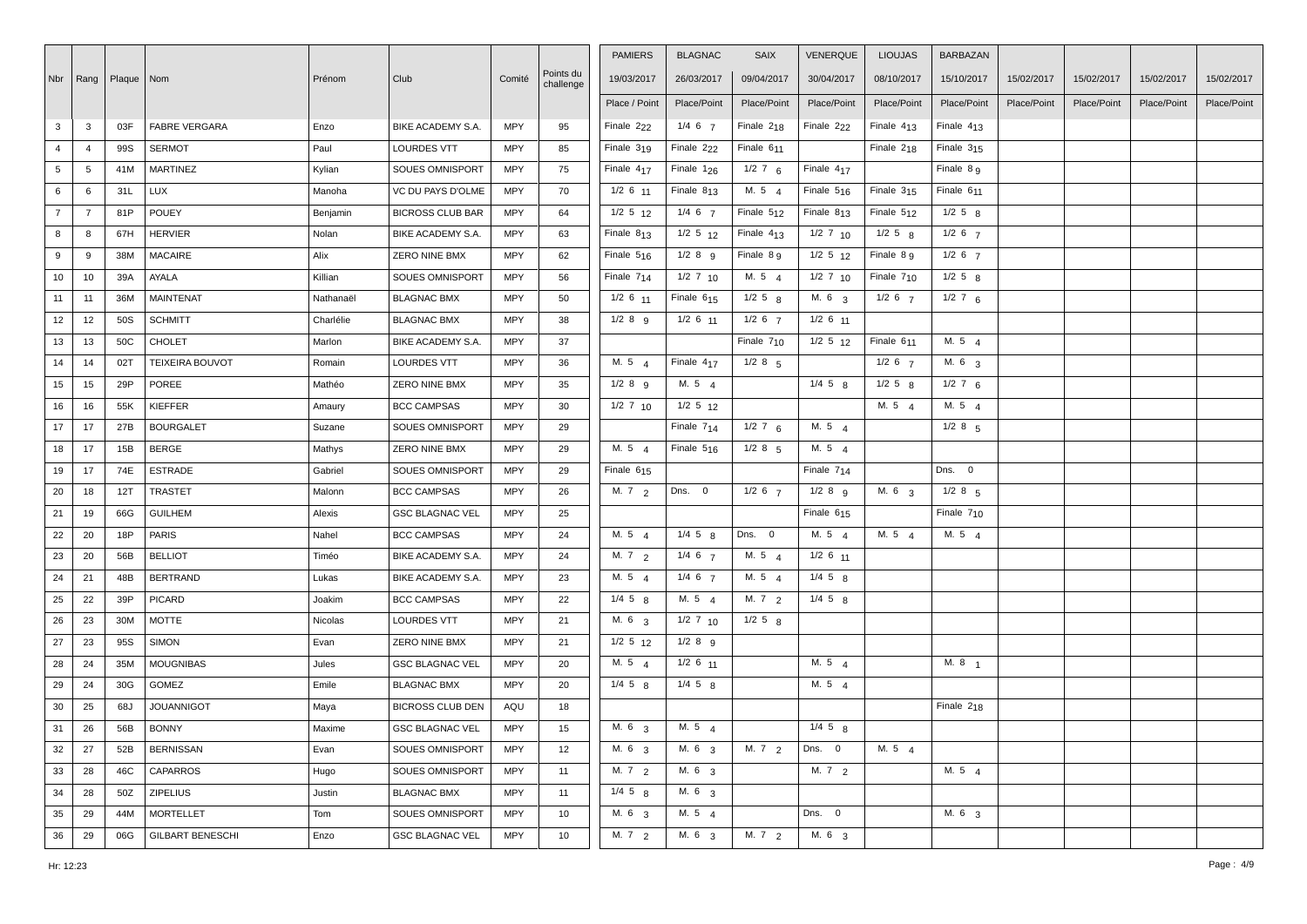|     |      |              |                           |          |                         |            |                        | <b>PAMIERS</b>    | <b>BLAGNAC</b>    | <b>SAIX</b>       | VENERQUE          | <b>LIOUJAS</b>    | <b>BARBAZAN</b>   |             |             |             |             |
|-----|------|--------------|---------------------------|----------|-------------------------|------------|------------------------|-------------------|-------------------|-------------------|-------------------|-------------------|-------------------|-------------|-------------|-------------|-------------|
| Nbr | Rang | Plaque   Nom |                           | Prénom   | Club                    | Comité     | Points du<br>challenge | 19/03/2017        | 26/03/2017        | 09/04/2017        | 30/04/2017        | 08/10/2017        | 15/10/2017        | 15/02/2017  | 15/02/2017  | 15/02/2017  | 15/02/2017  |
|     |      |              |                           |          |                         |            |                        | Place / Point     | Place/Point       | Place/Point       | Place/Point       | Place/Point       | Place/Point       | Place/Point | Place/Point | Place/Point | Place/Point |
| 37  | 30   | 82G          | <b>GUY</b>                | Raphaël  | <b>GSC BLAGNAC VEL</b>  | MPY        | 9                      |                   |                   |                   | $1/2$ 8 $9$       |                   |                   |             |             |             |             |
| 38  | 31   | 86B          | <b>BAYER</b>              | Louis    | <b>BICROSS CLUB BAR</b> | <b>MPY</b> | 8                      | M. 8 <sub>1</sub> | M. $7\frac{2}{2}$ |                   | M. 6 <sub>3</sub> |                   | M. $7\frac{2}{2}$ |             |             |             |             |
| 39  | 31   | 50S          | SOUCAZE                   | Nina     | SOUES OMNISPORT         | MPY        | 8                      | $1/4$ 5 $8$       |                   |                   |                   |                   |                   |             |             |             |             |
| 40  | 31   | 21G          | <b>GHINTRAN</b>           | Youri    | LOURDES VTT             | <b>MPY</b> | 8                      |                   | $1/4$ 5 $8$       |                   |                   |                   | Dns. 0            |             |             |             |             |
| 41  | 32   | 55D          | DALLIER                   | Timéo    | ZERO NINE BMX           | <b>MPY</b> | $\overline{7}$         | M. $7\frac{2}{2}$ |                   |                   |                   | M. 6 <sub>3</sub> | M. $7\frac{2}{2}$ |             |             |             |             |
| 42  | 32   | 10B          | <b>BARRY</b>              | Gabin    | <b>BLAGNAC BMX</b>      | MPY        | $\overline{7}$         |                   | $1/4$ 6 $7$       |                   |                   |                   |                   |             |             |             |             |
| 43  | 33   | 83G          | GALY                      | Julian   | VC DU PAYS D'OLME       | MPY        | 5                      | M. 6 3            |                   |                   | M. 7 2            |                   |                   |             |             |             |             |
| 44  | 33   | 68P          | PEREIRA                   | Maé      | BIKE ACADEMY S.A.       | <b>MPY</b> | 5                      |                   |                   | M. 6 3            | M. 7 2            |                   |                   |             |             |             |             |
| 45  | 34   | 92B          | <b>BOEZEMAN</b>           | Oscar    | <b>BLAGNAC BMX</b>      | <b>MPY</b> | $\overline{4}$         |                   | M. 7 2            |                   | M. 7 2            |                   |                   |             |             |             |             |
| 46  | 34   | 31M          | <b>MARIA</b>              | Abel     | <b>BLAGNAC BMX</b>      | MPY        | $\overline{4}$         |                   | M. 6 3            | M. 8 1            |                   |                   |                   |             |             |             |             |
| 47  | 34   | 48B          | <b>BATAILLE</b>           | Jules    | <b>BLAGNAC BMX</b>      | MPY        | $\overline{4}$         |                   | M. 5 4            |                   |                   |                   |                   |             |             |             |             |
| 48  | 34   | 94C          | CAZENEUVE                 | Romain   | <b>BLAGNAC BMX</b>      | <b>MPY</b> | $\overline{4}$         |                   | M. 5 4            |                   |                   |                   |                   |             |             |             |             |
| 49  | 35   | 97G          | GAUBERT                   | Bastien  | <b>BICROSS CLUB BAR</b> | MPY        | $\mathbf{3}$           |                   |                   |                   |                   |                   | M. 6 <sub>3</sub> |             |             |             |             |
| 50  | 35   | 84F          | <b>FRECHOU</b>            | Aubin    | SOUES OMNISPORT         | <b>MPY</b> | $\mathbf{3}$           |                   |                   |                   |                   |                   | M. 6 <sub>3</sub> |             |             |             |             |
| 51  | 35   | 37P          | PERN                      | Sandro   | <b>GSC BLAGNAC VEL</b>  | <b>MPY</b> | $\mathbf{3}$           |                   |                   |                   | M. 6 3            |                   |                   |             |             |             |             |
| 52  | 35   | 97L          | LAROCHE                   | Janek    | <b>GSC BLAGNAC VEL</b>  | <b>MPY</b> | $\mathbf{3}$           |                   |                   |                   | M. $6\frac{3}{3}$ |                   |                   |             |             |             |             |
| 53  | 35   | 62F          | <b>FRANCOIS</b>           | Baptiste | BIKE ACADEMY S.A.       | <b>MPY</b> | 3                      |                   |                   | M. 6 <sub>3</sub> |                   |                   |                   |             |             |             |             |
| 54  | 35   | 115          | LABARTA                   | Nil      | XL-BMX                  | <b>ESP</b> | $\mathbf{3}$           |                   |                   | M. 6 3            |                   |                   |                   |             |             |             |             |
| 55  | 35   | 64M          | <b>MARCOUL</b>            | Jimmy    | BIKE ACADEMY S.A.       | <b>MPY</b> | $\mathbf{3}$           |                   |                   | M. 6 3            |                   |                   |                   |             |             |             |             |
| 56  | 35   | 28B          | <b>BONNAFE</b>            | Yohann   | <b>BLAGNAC BMX</b>      | MPY        | 3                      |                   | M. 6 3            |                   |                   |                   |                   |             |             |             |             |
| 57  | 36   | 33M          | <b>MONCASSIN</b>          | Matéo    | ASM PAU BMX             | AQU        | $\overline{2}$         |                   |                   |                   |                   |                   | M. 72             |             |             |             |             |
| 58  | 36   | 08D          | DUFAU CASANABE            | Baptiste | PAU BMX CLUB AQU        | AQU        | $\overline{2}$         |                   |                   |                   |                   |                   | M. 72             |             |             |             |             |
| 59  | 36   | 43B          | <b>BECANNE</b>            | Pierre   | <b>GSC BLAGNAC VEL</b>  | MPY        | $\overline{2}$         |                   |                   |                   | M. 7 2            |                   |                   |             |             |             |             |
| 60  | 36   | 76T          | <b>TREVISIOL</b>          | Elyan    | BIKE ACADEMY S.A.       | <b>MPY</b> | $\overline{2}$         |                   |                   | M. 7 2            |                   |                   |                   |             |             |             |             |
| 61  | 36   | 29D          | <b>DUBROCA</b>            | Camille  | <b>BLAGNAC BMX</b>      | MPY        | $\overline{2}$         |                   | M. $7\frac{2}{2}$ |                   |                   |                   |                   |             |             |             |             |
| 62  | 37   | 85O          | <b>OUSSET</b>             | Maxime   | <b>BICROSS CLUB BAR</b> | MPY        | $\overline{1}$         |                   |                   |                   |                   |                   | M. 8 <sub>1</sub> |             |             |             |             |
| 63  | 37   | 51B          | <b>BERTRAND VIVES</b>     | Romain   | <b>GSC BLAGNAC VEL</b>  | MPY        | $\overline{1}$         |                   |                   |                   | M. $8 \t1$        |                   |                   |             |             |             |             |
| 64  | 37   | 66P          | PAGES                     | Baptiste | <b>GSC BLAGNAC VEL</b>  | <b>MPY</b> | $\overline{1}$         |                   |                   |                   | M. 8 <sub>1</sub> |                   |                   |             |             |             |             |
| 65  | 37   | 03G          | <b>GUILHERME CASSAING</b> | Sacha    | <b>GSC BLAGNAC VEL</b>  | MPY        | $\overline{1}$         |                   |                   |                   | M. 8 <sub>1</sub> |                   |                   |             |             |             |             |
| 66  | 37   | 73L          | LECHANOINE                | Simon    | BIKE ACADEMY S.A.       | MPY        | $\overline{1}$         |                   |                   | M. 8 <sub>1</sub> |                   |                   |                   |             |             |             |             |
| 67  | 37   | 72J          | <b>JULIEN</b>             | Raphaël  | BIKE ACADEMY S.A.       | MPY        | $\mathbf{1}$           |                   |                   | M. 8 1            |                   |                   |                   |             |             |             |             |
| 68  | 37   | 48C          | CONNABEZ                  | Enzo     | SOUES OMNISPORT         | <b>MPY</b> | $\overline{1}$         | M. 8 <sub>1</sub> |                   |                   |                   |                   |                   |             |             |             |             |
| 69  | 37   | 29L          | LUKASZCZYK                | Yohan    | SOUES OMNISPORT         | <b>MPY</b> | $\overline{1}$         | M. 8 1            |                   |                   |                   |                   |                   |             |             |             |             |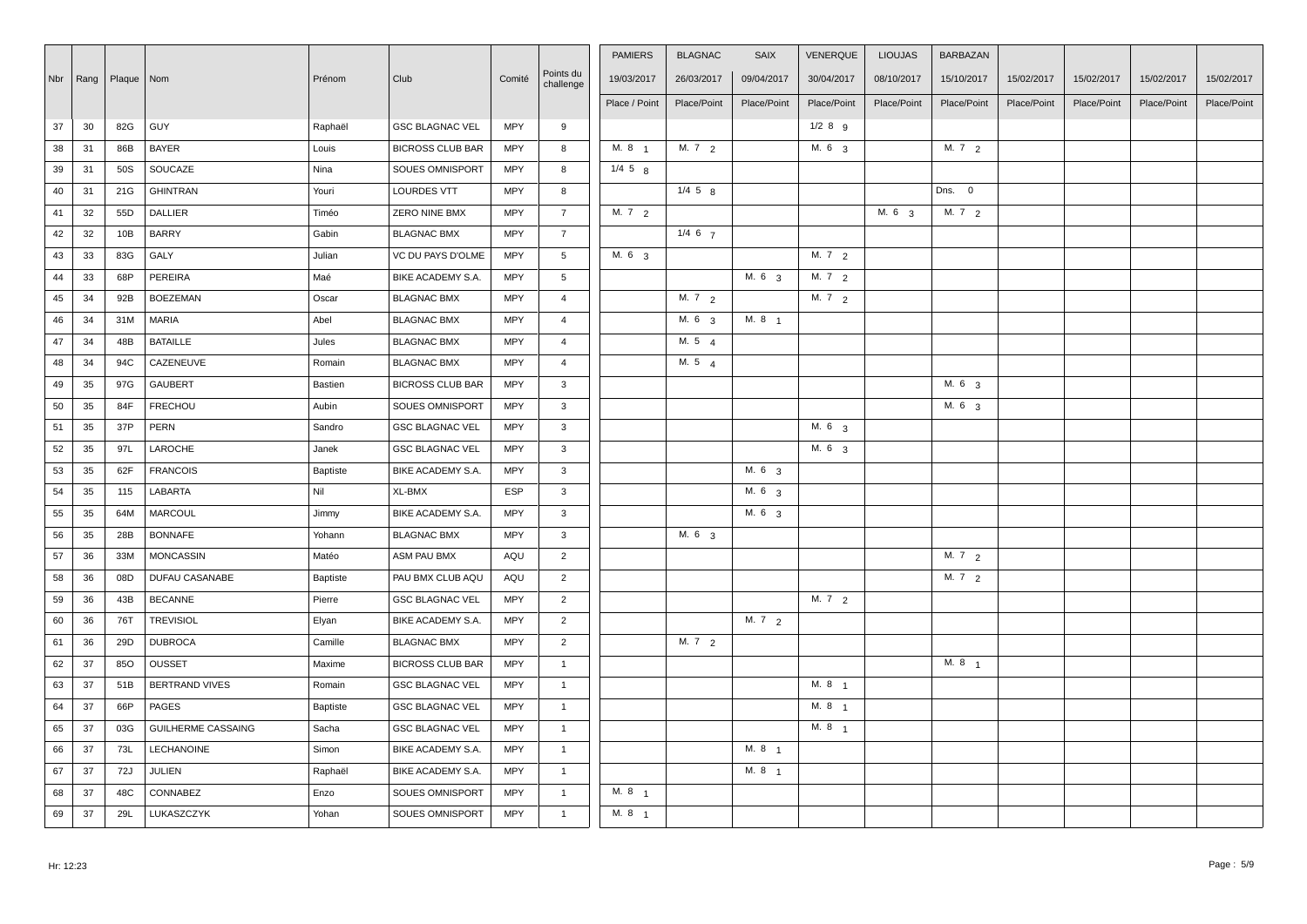### **CATEGORIE : 006 Prélicencié**

| Nbr             | Rang           | Plaque   Nom |                              | Prénom  | Club                     | Comité     | Points du<br>challenge | <b>PAMIERS</b><br>19/03/2017<br>Place / Point | <b>BLAGNAC</b><br>26/03/2017<br>Place/Point | <b>SAIX</b><br>09/04/2017<br>Place/Point | VENERQUE<br>30/04/2017<br>Place/Point | <b>LIOUJAS</b><br>08/10/2017<br>Place/Point | <b>BARBAZAN</b><br>15/10/2017<br>Place/Point | 15/02/2017<br>Place/Point | 15/02/2017<br>Place/Point | 15/02/2017<br>Place/Point | 15/02/2017<br>Place/Point |
|-----------------|----------------|--------------|------------------------------|---------|--------------------------|------------|------------------------|-----------------------------------------------|---------------------------------------------|------------------------------------------|---------------------------------------|---------------------------------------------|----------------------------------------------|---------------------------|---------------------------|---------------------------|---------------------------|
|                 |                |              |                              |         |                          |            |                        |                                               |                                             |                                          |                                       |                                             |                                              |                           |                           |                           |                           |
| $\mathbf{1}$    | $\overline{1}$ | 46G          | <b>GUTAPFEL DELRUE</b>       | Louis   | <b>AVEYRON BMX</b>       | <b>MPY</b> | 100                    | Finale $2_{14}$                               | Finale $1_{18}$                             | Finale $1_{18}$                          | Finale $1_{18}$                       | Finale 1 <sub>18</sub>                      | Finale $2_{14}$                              |                           |                           |                           |                           |
| $\overline{2}$  | $\overline{2}$ | 25P          | PEYRUSSE LOMAZZI             | Théo    | <b>GSC BLAGNAC VEL</b>   | <b>MPY</b> | 55                     | Finale $1_{18}$                               | Finale $2_{14}$                             | Finale $4g$                              | Finale $2_{14}$                       |                                             |                                              |                           |                           |                           |                           |
| 3               | 3              | 88S          | SOULAGNET                    | Adam    | <b>SOUES OMNISPORT</b>   | <b>MPY</b> | 48                     | Finale $58$                                   |                                             | Finale $67$                              | Finale 4 q                            | Finale $76$                                 | Finale $1_{18}$                              |                           |                           |                           |                           |
| $\overline{4}$  | $\overline{4}$ | 89D          | <b>DIAZ THIEBEAULT</b>       | Maël    | <b>BCC CAMPSAS</b>       | <b>MPY</b> | 43                     |                                               | Finale $67$                                 | Finale $58$                              | Finale $58$                           | Finale $311$                                | Finale $4g$                                  |                           |                           |                           |                           |
| 5               | -5             | 64G          | GRIEU                        | Mattéo  | <b>BIKE ACADEMY S.A.</b> | <b>MPY</b> | 39                     | Finale $311$                                  | Finale $76$                                 | Finale 3 <sub>11</sub>                   | Finale $311$                          |                                             |                                              |                           |                           |                           |                           |
| 6               | 6              | 95L          | LUX                          | Mélyne  | VC DU PAYS D'OLME        | <b>MPY</b> | 31                     | Finale $67$                                   | M. 5 $4$                                    | M. 5 $\Delta$                            | M. 54                                 | Finale $67$                                 | Finale $85$                                  |                           |                           |                           |                           |
| $\overline{7}$  | 7              | 11R          | <b>RUBI</b>                  | Tom     | <b>LOURDES VTT</b>       | <b>MPY</b> | 25                     |                                               |                                             |                                          |                                       | Finale 214                                  | Finale 3 <sub>11</sub>                       |                           |                           |                           |                           |
| 8               | 8              | 79S          | <b>SALAFA</b>                | Arthur  | <b>GSC BLAGNAC VEL</b>   | <b>MPY</b> | 18                     | M. 5 $\Delta$                                 | Finale $5R$                                 | Finale $76$                              | Dns. 0                                |                                             |                                              |                           |                           |                           |                           |
| 9               | 9              | 58M          | <b>MACHADO</b>               | Aïnoa   | <b>SOUES OMNISPORT</b>   | <b>MPY</b> | 16                     |                                               |                                             |                                          |                                       | Finale $58$                                 | Finale $58$                                  |                           |                           |                           |                           |
| 10 <sup>1</sup> | 9              | 85B          | <b>BONNEAU SAINT GERMAIN</b> | Gaspard | <b>GSC BLAGNAC VEL</b>   | <b>MPY</b> | 16                     | Finale 4 g                                    |                                             |                                          | Finale 67                             |                                             |                                              |                           |                           |                           |                           |
| 11              | 10             | 43M          | <b>MOUCHET</b>               | Makar   | <b>BLAGNAC BMX</b>       | <b>MPY</b> | 15                     | Finale $76$                                   | Finale 4 9                                  |                                          |                                       |                                             |                                              |                           |                           |                           |                           |
| 12              | 11             | 548          | <b>BARRACHINA COLLADO</b>    | Olivier | XL-BMX                   | <b>ESP</b> | 14                     |                                               |                                             | Finale 214                               |                                       | Dns. 0                                      |                                              |                           |                           |                           |                           |
| 13              | 12             | 23G          | GOYET                        | Louis   | <b>BLAGNAC BMX</b>       | <b>MPY</b> | 11                     |                                               | Finale 3 <sub>11</sub>                      |                                          |                                       |                                             |                                              |                           |                           |                           |                           |
| 14              | 13             | 27R          | <b>REY</b>                   | Lenny   | VELO 2000 ONET           | <b>MPY</b> | 9                      |                                               |                                             |                                          |                                       | Finale 4 9                                  |                                              |                           |                           |                           |                           |
| 15              | 13             | 28B          | <b>BERGE</b>                 | Evan    | ZERO NINE BMX            | <b>MPY</b> | 9                      | M. $4\overline{5}$                            | M. $5\frac{4}{9}$                           | Dns. 0                                   | Dns. 0                                |                                             |                                              |                           |                           |                           |                           |
| 16              | 14             | 36R          | RAUJOL                       | Jules   | <b>SOUES OMNISPORT</b>   | <b>MPY</b> | $\overline{7}$         |                                               |                                             |                                          |                                       |                                             | Finale $67$                                  |                           |                           |                           |                           |
| 17              | 15             | 02D          | <b>DEBRETZ</b>               | Louis   | <b>SOUES OMNISPORT</b>   | <b>MPY</b> | 6                      |                                               |                                             |                                          |                                       |                                             | Finale $76$                                  |                           |                           |                           |                           |
| 18              | 16             | 70           | BARRACHINA COLLADO           | Téo     | XL-BMX                   | <b>ESP</b> | 5                      |                                               |                                             | Finale $85$                              |                                       |                                             |                                              |                           |                           |                           |                           |
| 19              | 16             | 91B          | <b>BARRY</b>                 | Martin  | <b>BLAGNAC BMX</b>       | <b>MPY</b> | 5                      |                                               | Finale $85$                                 |                                          |                                       |                                             |                                              |                           |                           |                           |                           |

### **CATEGORIE : 005 Homme Cruiser 40 ans et +**

|     |   |                     |                  |          |                         |            |                        | <b>PAMIERS</b>         | <b>BLAGNAC</b>         | <b>SAIX</b>            | VENERQUE               | <b>LIOUJAS</b>         | <b>BARBAZAN</b> |             |             |             |             |
|-----|---|---------------------|------------------|----------|-------------------------|------------|------------------------|------------------------|------------------------|------------------------|------------------------|------------------------|-----------------|-------------|-------------|-------------|-------------|
| Nbr |   | Rang   Plaque   Nom |                  | Prénom   | Club                    | Comité     | Points du<br>challenge | 19/03/2017             | 26/03/2017             | 09/04/2017             | 30/04/2017             | 08/10/2017             | 15/10/2017      | 15/02/2017  | 15/02/2017  | 15/02/2017  | 15/02/2017  |
|     |   |                     |                  |          |                         |            |                        | Place / Point          | Place/Point            | Place/Point            | Place/Point            | Place/Point            | Place/Point     | Place/Point | Place/Point | Place/Point | Place/Point |
|     |   | 05A                 | AMARAL           | Frédéric | SOUES OMNISPORT         | <b>MPY</b> | 91                     | Finale $214$           | Finale 218             | Finale 214             | Finale 1 <sub>18</sub> | Finale 1 <sub>18</sub> | Finale 8 9      |             |             |             |             |
|     |   | 18A                 | <b>ANNABI</b>    | Ridha    | <b>BICROSS CLUB BAR</b> | <b>MPY</b> | 61                     | Finale 1 <sub>18</sub> | Finale 315             | Finale 1 <sub>18</sub> |                        |                        | Finale $710$    |             |             |             |             |
| 3   | 3 | 87P                 | <b>PRUNY</b>     | Frédéric | CAHORS CYCLISME         | <b>MPY</b> | 58                     | Finale $76$            | Finale 512             | Finale 67              | Finale 311             | Finale $214$           | $1/2$ 5 $\mu$   |             |             |             |             |
|     |   | 35M                 | <b>MARTY</b>     | Nicolas  | AVEYRON BMX             | <b>MPY</b> | 57                     | Finale 3 <sub>11</sub> | $1/2$ 5 $\mu$          | Finale $58$            | Finale 4 q             | Finale 4 9             | Finale 512      |             |             |             |             |
|     |   | 79E                 | <b>ELLEBOUDT</b> | Olivier  | <b>BCC CAMPSAS</b>      | <b>MPY</b> | 57                     | Finale 4 q             | Finale 4 <sub>13</sub> | Finale 4 q             | Finale 67              | Finale $58$            | Finale 611      |             |             |             |             |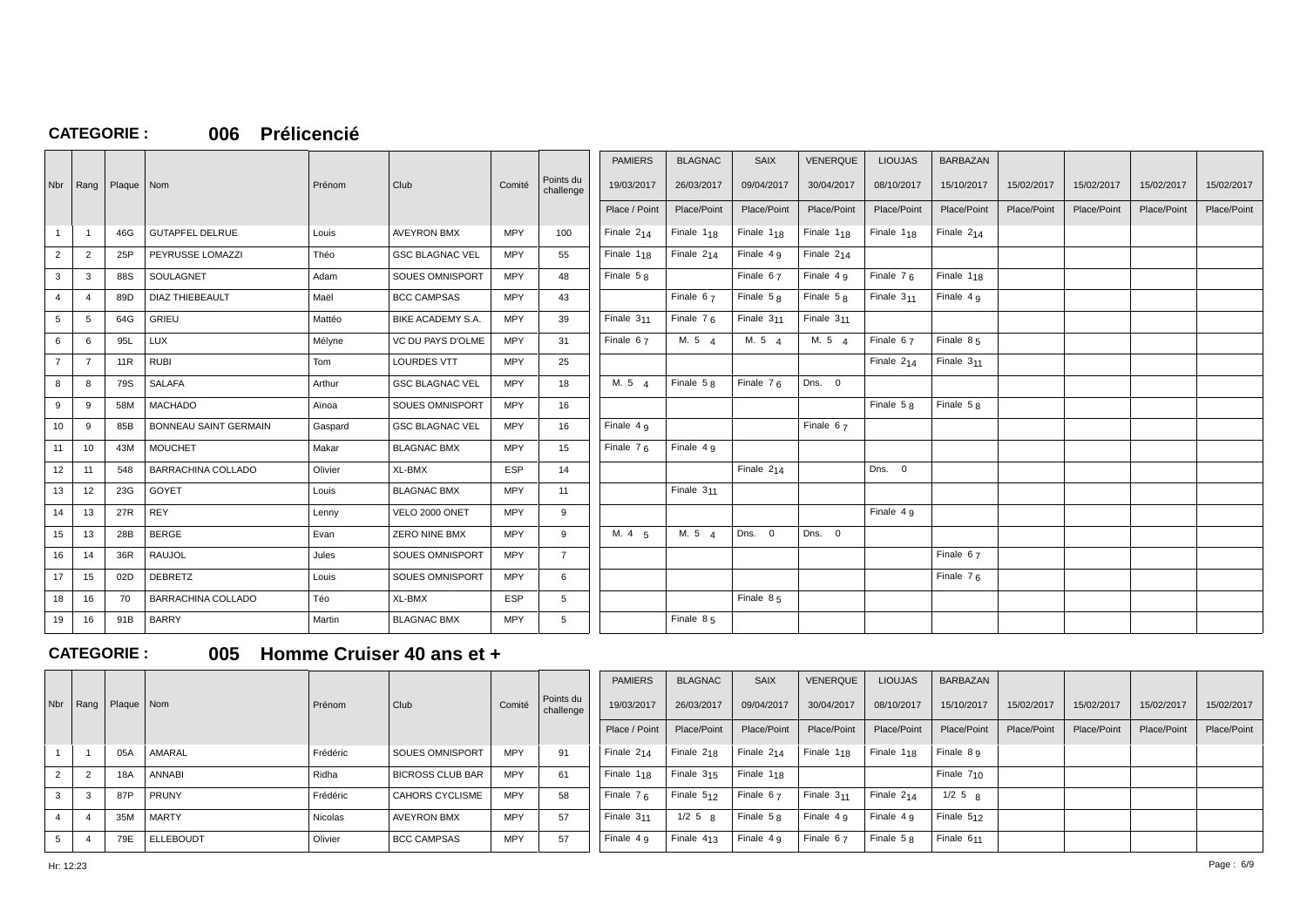| Nbr            | $\vert$ Rang $\vert$ | Plaque   Nom |                         | Prénom      | Club                              | Comité     | Points du       | <b>PAMIERS</b><br>19/03/2017 | <b>BLAGNAC</b><br>26/03/2017 | <b>SAIX</b><br>09/04/2017 | <b>VENERQUE</b><br>30/04/2017 | <b>LIOUJAS</b><br>08/10/2017 | <b>BARBAZAN</b><br>15/10/2017 | 15/02/2017  | 15/02/2017  | 15/02/2017  | 15/02/2017  |
|----------------|----------------------|--------------|-------------------------|-------------|-----------------------------------|------------|-----------------|------------------------------|------------------------------|---------------------------|-------------------------------|------------------------------|-------------------------------|-------------|-------------|-------------|-------------|
|                |                      |              |                         |             |                                   |            | challenge       |                              |                              |                           |                               |                              |                               |             |             |             |             |
|                |                      |              |                         |             |                                   |            |                 | Place / Point                | Place/Point                  | Place/Point               | Place/Point                   | Place/Point                  | Place/Point                   | Place/Point | Place/Point | Place/Point | Place/Point |
| 6              | 5                    | 35T          | TROSZCZZYNSKI           | Christophe  | VELO CLUB MELGO                   | LAR        | 52              | Finale $58$                  | Finale 6 <sub>11</sub>       |                           | Finale $2_{14}$               | Finale $311$                 | $1/2$ 5 $8$                   |             |             |             |             |
| $\overline{7}$ | 6                    | 57F          | <b>FERRASSON</b>        | Régis       | <b>BLAGNAC BMX</b>                | <b>MPY</b> | 29              | M. $5\quad 4$                | $1/2$ 6 $7$                  | Finale $85$               | Finale $85$                   | Finale $85$                  | M. 6 <sub>3</sub>             |             |             |             |             |
| 8              | $\overline{7}$       | 28P          | PARIS                   | Cédric      | <b>BCC CAMPSAS</b>                | <b>MPY</b> | 23              | $\overline{M.}$ 7 2          | $1/2$ 6 $7$                  | M. 6 <sub>3</sub>         | M. $5\quad 4$                 | M. $5\quad 4$                | M. 6 <sub>3</sub>             |             |             |             |             |
| 9              | 8                    | 63T          | <b>TARIS</b>            | Nicolas     | ASM PAU BMX                       | AQU        | 22              |                              |                              |                           |                               |                              | Finale 1 <sub>22</sub>        |             |             |             |             |
| 10             | 8                    | 14B          | <b>BROUSTAL</b>         | Didier      | <b>BLAGNAC BMX</b>                | <b>MPY</b> | 22              | M. 8 1                       | M. 5 $\boldsymbol{\Lambda}$  | Finale 7 6                |                               | M. 5 $\Delta$                | $1/2$ 6 $7$                   |             |             |             |             |
| 11             | 8                    | 57B          | <b>BAYER</b>            | Xavier      | <b>BICROSS CLUB BAR</b>           | <b>MPY</b> | 22              | Finale $85$                  | Finale $8g$                  |                           | Finale 5 8                    |                              |                               |             |             |             |             |
| 12             | 8                    | 88D          | <b>DUCOS DE LAHITTE</b> | Jean renaud | <b>BLAGNAC BMX</b>                | <b>MPY</b> | 22              |                              | Finale 1 <sub>22</sub>       |                           |                               |                              |                               |             |             |             |             |
| 13             | 9                    | 87L          | LAFFORGUE               | David       | <b>BICROSS CLUB BAR</b>           | <b>MPY</b> | 18              |                              |                              |                           |                               |                              | Finale 218                    |             |             |             |             |
| 14             | 9                    | 26A          | ANISSET                 | Fabrice     | <b>AVEYRON BMX</b>                | <b>MPY</b> | 18              | M. 6 3                       | M. 54                        |                           |                               | Finale 67                    | M. 5 4                        |             |             |             |             |
| 15             | 10                   | 57P          | POCZERNIN               |             | Jean-Christophe   SOUES OMNISPORT | <b>MPY</b> | 16              | M. 6 3                       | M. 6 3                       |                           | M. 5 4                        | Finale $76$                  | M. 4                          |             |             |             |             |
| 16             | 11                   | 24P          | <b>PATERNOTTE</b>       | Frédéric    | LOURDES VTT                       | <b>MPY</b> | 15              |                              |                              |                           |                               |                              | Finale 3 <sub>15</sub>        |             |             |             |             |
| 17             | 12                   | 97B          | <b>BONTEMPS</b>         | Franck      | <b>BICROSS CLUB BAR</b>           | <b>MPY</b> | 14              |                              | $1/2$ 5 $8$                  | M.72                      |                               |                              | M. 5 $4$                      |             |             |             |             |
| 18             | 13                   | 55G          | <b>GUILHEM</b>          | Jérôme      | <b>GSC BLAGNAC VEL</b>            | <b>MPY</b> | 13              |                              |                              |                           |                               |                              | Finale $413$                  |             |             |             |             |
| 19             | 14                   | 34C          | <b>COURTIEL</b>         | Stéphane    | <b>BLAGNAC BMX</b>                | <b>MPY</b> | 11              |                              |                              | Finale 3 <sub>11</sub>    |                               |                              |                               |             |             |             |             |
| 20             | 14                   | 62G          | GAILLAC                 | Stéphane    | <b>AVEYRON BMX</b>                | <b>MPY</b> | 11              | Finale $67$                  |                              | M. $5\quad 4$             |                               |                              |                               |             |             |             |             |
| 21             | 15                   | 43H          | <b>HEARD</b>            | Mike        | <b>BIKE ACADEMY S.A.</b>          | <b>MPY</b> | 10 <sup>1</sup> | M. 8 <sub>1</sub>            | M. 6 <sub>3</sub>            | Dns. 0                    | Finale $76$                   |                              |                               |             |             |             |             |
| 22             | 15                   | 86B          | <b>BRAMOULLE</b>        | David       | <b>BLAGNAC BMX</b>                | <b>MPY</b> | 10              |                              | Finale $710$                 |                           |                               |                              |                               |             |             |             |             |
| 23             | 16                   | 11L          | LAGO                    | Cyril       | ZERO NINE BMX                     | <b>MPY</b> | 8               | M. 5 4                       |                              | M. 5 4                    |                               |                              |                               |             |             |             |             |
| 24             | 17                   | <b>73V</b>   | <b>VIGOUROUX</b>        | Frédéric    | US BOUSCATAISE B                  | AQU        | $\overline{4}$  |                              | M. 5 4                       |                           |                               |                              |                               |             |             |             |             |
| 25             | 18                   | 410          | OBIN                    | Daniel      | <b>BLAGNAC BMX</b>                | MPY        | $\mathbf{3}$    |                              |                              |                           |                               | M. 6 3                       |                               |             |             |             |             |
| 26             | 18                   | 89B          | <b>BOUDEY</b>           | Estelle     | <b>CAVIGNAC BICROSS</b>           | AQU        | $\mathbf{3}$    |                              |                              | M. 6 3                    |                               |                              |                               |             |             |             |             |
| 27             | 19                   | 15R          | <b>RAVON</b>            | Pascale     | <b>CAVIGNAC BICROSS</b>           | AQU        | $\overline{2}$  |                              |                              | M. 7 2                    |                               |                              |                               |             |             |             |             |
| 28             | 19                   | 71F          | FERRANCE                | Gérard      | VC DU PAYS D'OLME                 | <b>MPY</b> | $\overline{2}$  | M. 7 2                       |                              |                           |                               |                              |                               |             |             |             |             |

## **CATEGORIE : 004 Homme Cruiser 17/39 ans**

|     |    |                     |                |           |                          |            |                        | <b>PAMIERS</b>       | <b>BLAGNAC</b>     | <b>SAIX</b>           | <b>VENERQUE</b> | <b>LIOUJAS</b> | <b>BARBAZAN</b> |             |             |             |             |
|-----|----|---------------------|----------------|-----------|--------------------------|------------|------------------------|----------------------|--------------------|-----------------------|-----------------|----------------|-----------------|-------------|-------------|-------------|-------------|
| Nbr |    | Rang   Plaque   Nom |                | Prénom    | Club                     | Comité     | Points du<br>challenge | 19/03/2017           | 26/03/2017         | 09/04/2017            | 30/04/2017      | 08/10/2017     | 15/10/2017      | 15/02/2017  | 15/02/2017  | 15/02/2017  | 15/02/2017  |
|     |    |                     |                |           |                          |            |                        | Place / Point        | Place/Point        | Place/Point           | Place/Point     | Place/Point    | Place/Point     | Place/Point | Place/Point | Place/Point | Place/Point |
|     |    | 14L                 | <b>LUX</b>     | Mickaël   | VC DU PAYS D'OLME        | <b>MPY</b> | 64                     | $ $ Finale $1_{18}$  | Finale 8.5         | Manches <sub>5</sub>  | Finale 214      | Finale 214     | Finale 5 g      |             |             |             |             |
|     | ∠  | 32H                 | <b>HERVIER</b> | Sébastien | <b>BIKE ACADEMY S.A.</b> | <b>MPY</b> | 48                     | Finale $2_{14}$      | Finale $76$        | Manches <sub>R</sub>  | Finale $58$     | Finale $5R$    | M. 5 $\mu$      |             |             |             |             |
|     | -3 | 02C                 | CROUAIL        | Maxence   | <b>BIKE ACADEMY S.A.</b> | <b>MPY</b> | 41                     | Manches <sub>1</sub> | Manches 6          | Manches 3             | Finale $311$    | Finale $311$   | Finale $49$     |             |             |             |             |
|     |    | 85A                 | <b>AUBARET</b> | Guillaume | <b>BCC CAMPSAS</b>       | <b>MPY</b> | 32                     | Manches <sub>2</sub> | Manches 3          | Manches <sub>2</sub>  | Finale $49$     | Finale $49$    | Finale $67$     |             |             |             |             |
|     |    | 41D                 | <b>DUCASSE</b> | Axel      | <b>BICROSS CLUB BAR</b>  | <b>MPY</b> | 30                     |                      |                    | Manches <sub>12</sub> |                 |                | Finale $1_{18}$ |             |             |             |             |
| 6   |    | 45Q                 | QUINTANA       | Damien    | <b>BLAGNAC BMX</b>       | <b>MPY</b> | 30                     |                      | $F$ i Finale $118$ | Manches <sub>12</sub> |                 |                |                 |             |             |             |             |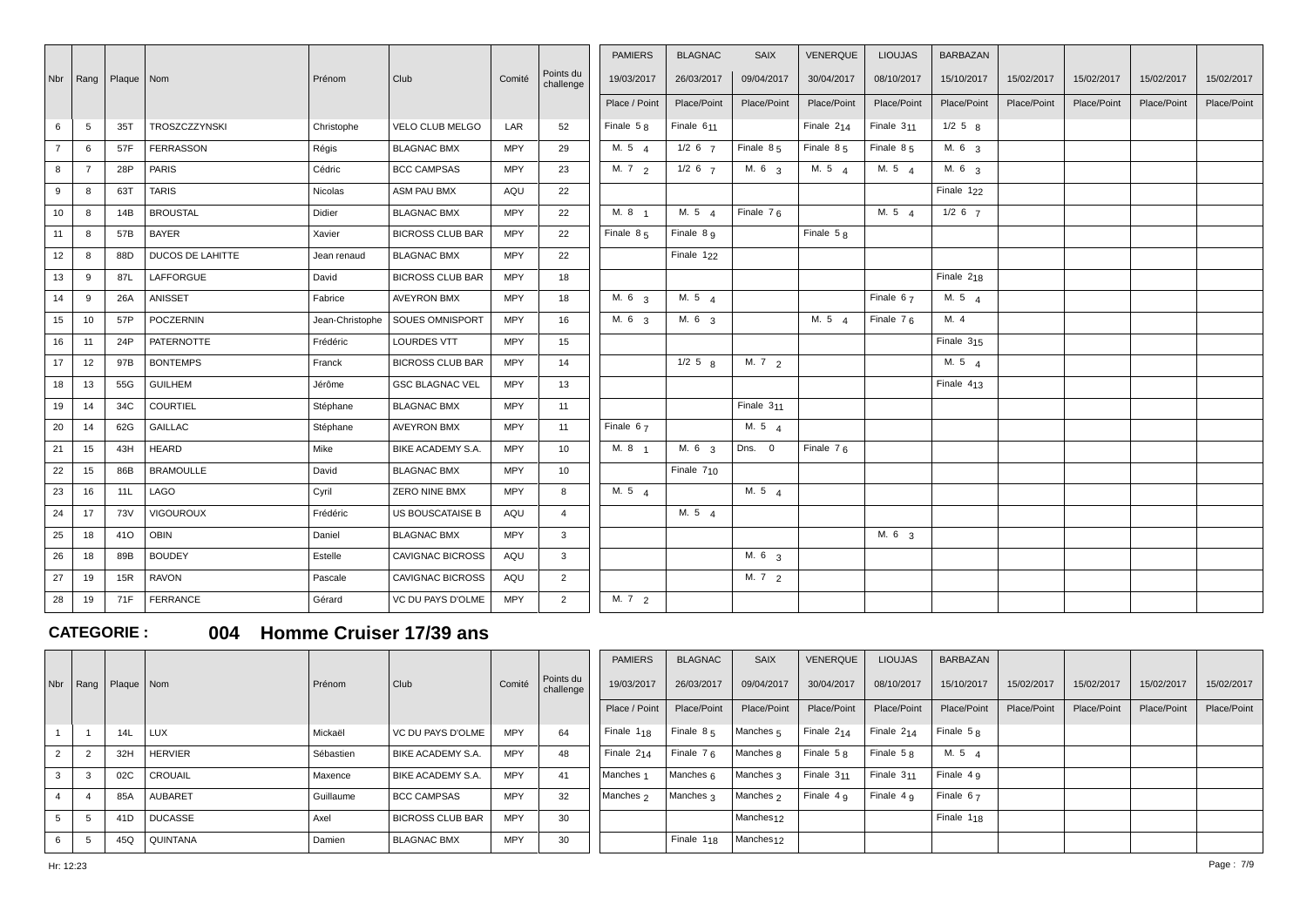|                |      |              |                   |           |                         |            |                        | <b>PAMIERS</b>        | <b>BLAGNAC</b>        | <b>SAIX</b>          | VENERQUE               | <b>LIOUJAS</b>    | <b>BARBAZAN</b>   |             |             |             |             |
|----------------|------|--------------|-------------------|-----------|-------------------------|------------|------------------------|-----------------------|-----------------------|----------------------|------------------------|-------------------|-------------------|-------------|-------------|-------------|-------------|
| Nbr            | Rang | Plaque   Nom |                   | Prénom    | Club                    | Comité     | Points du<br>challenge | 19/03/2017            | 26/03/2017            | 09/04/2017           | 30/04/2017             | 08/10/2017        | 15/10/2017        | 15/02/2017  | 15/02/2017  | 15/02/2017  | 15/02/2017  |
|                |      |              |                   |           |                         |            |                        | Place / Point         | Place/Point           | Place/Point          | Place/Point            | Place/Point       | Place/Point       | Place/Point | Place/Point | Place/Point | Place/Point |
| $\overline{7}$ | 6    | 98A          | <b>ARNAUNE</b>    | Alexandre | <b>BICROSS CLUB BAR</b> | <b>MPY</b> | 29                     |                       |                       |                      |                        | Finale $1_{18}$   | Finale $311$      |             |             |             |             |
| 8              | 6    | 36A          | AYALA             | Julien    | SOUES OMNISPORT         | <b>MPY</b> | 29                     | Finale 67             | Finale $67$           | Manches <sub>1</sub> | Finale $67$            | M. 5 $4$          | M. $6\frac{3}{3}$ |             |             |             |             |
| 9              |      | 78B          | <b>BARRITAULT</b> | Louis     | <b>BICROSS CLUB BAR</b> | <b>MPY</b> | 23                     | Manches 4             |                       | Manches <sub>5</sub> |                        |                   | Finale $2_{14}$   |             |             |             |             |
| 10             | -8   | 07T          | <b>TRASTET</b>    | Eric      | <b>BCC CAMPSAS</b>      | <b>MPY</b> | 22                     | M. $4\overline{5}$    | M. 5 $4$              | Manches 2            | Finale $76$            | M. 6 <sub>3</sub> | M. $7\frac{2}{2}$ |             |             |             |             |
| 11             | 8    | 52P          | PICARD            | Julien    | <b>BCC CAMPSAS</b>      | <b>MPY</b> | 22                     | Finale $5R$           | Finale $58$           |                      |                        | Finale $76$       |                   |             |             |             |             |
| 12             | -9   | 99L          | LAGO              | Loïc      | <b>ZERO NINE BMX</b>    | <b>MPY</b> | 21                     | Finale 4 g            | Finale 4 9            | Manches 3            |                        |                   |                   |             |             |             |             |
| 13             | 10   | 43D          | <b>DACHEUX</b>    | Maxime    | <b>GSC BLAGNAC VEL</b>  | <b>MPY</b> | 20                     |                       | Manches <sub>1</sub>  | Manches <sub>1</sub> | Finale 1 <sub>18</sub> |                   |                   |             |             |             |             |
| 14             | 10   | 83C          | CHACOUR- DJELTHIA | Mahdi     | <b>ZERO NINE BMX</b>    | <b>MPY</b> | 20                     | Finale 311            | M. 5 4                |                      | M. 4 5                 |                   |                   |             |             |             |             |
| 15             | 10   | 03Z          | <b>ZIPELIUS</b>   | Jérome    | <b>BLAGNAC BMX</b>      | <b>MPY</b> | 20                     | Finale $76$           | Finale $214$          |                      |                        |                   |                   |             |             |             |             |
| 16             | 11   | 38D          | <b>DUCASSE</b>    | Damien    | <b>BICROSS CLUB BAR</b> | <b>MPY</b> | 19                     | Manches <sub>11</sub> |                       | Manches 8            |                        |                   |                   |             |             |             |             |
| 17             | 12   | 40L          | LAPERT            | Kévin     | <b>AVEYRON BMX</b>      | <b>MPY</b> | 17                     | Manches <sub>7</sub>  | Manches <sub>10</sub> |                      |                        |                   |                   |             |             |             |             |
| 18             | 13   | 64P          | POCZERNIN         | Pascal    | <b>AVEYRON BMX</b>      | <b>MPY</b> | 15                     |                       | Finale $311$          |                      |                        |                   | M. $5\frac{4}{4}$ |             |             |             |             |
| 19             | 14   | 34S          | <b>SERMOT</b>     | Benjamin  | <b>LOURDES VTT</b>      | <b>MPY</b> | 13                     |                       |                       |                      |                        | Finale $67$       | Finale $76$       |             |             |             |             |
| 20             | 15   | 37M          | <b>MACHADO</b>    | Mickaël   | SOUES OMNISPORT         | <b>MPY</b> | 11                     |                       |                       |                      | M. $5\quad 4$          | M. $5\quad 4$     | M. 6 <sub>3</sub> |             |             |             |             |
| 21             | 16   | 24G          | GACH              | Damien    | <b>BLAGNAC BMX</b>      | <b>MPY</b> | $\overline{7}$         |                       |                       |                      |                        | Finale $85$       | M. $7\frac{2}{2}$ |             |             |             |             |
| 22             | 17   | 77H          | <b>HEUGA</b>      | Damien    | STADE MONTOIS BM        | AQU        | 5                      |                       |                       |                      |                        |                   | Finale $85$       |             |             |             |             |

### **CATEGORIE : 001 Minime / Cadet Cruiser**

|                 |                |              |                     |         |                         |            |                        | <b>PAMIERS</b>        | <b>BLAGNAC</b>         | SAIX                   | <b>VENERQUE</b>   | <b>LIOUJAS</b>         | <b>BARBAZAN</b>        |             |             |             |             |
|-----------------|----------------|--------------|---------------------|---------|-------------------------|------------|------------------------|-----------------------|------------------------|------------------------|-------------------|------------------------|------------------------|-------------|-------------|-------------|-------------|
| Nbr             | Rang           | Plaque   Nom |                     | Prénom  | Club                    | Comité     | Points du<br>challenge | 19/03/2017            | 26/03/2017             | 09/04/2017             | 30/04/2017        | 08/10/2017             | 15/10/2017             | 15/02/2017  | 15/02/2017  | 15/02/2017  | 15/02/2017  |
|                 |                |              |                     |         |                         |            |                        | Place / Point         | Place/Point            | Place/Point            | Place/Point       | Place/Point            | Place/Point            | Place/Point | Place/Point | Place/Point | Place/Point |
|                 |                | 01A          | ARBERET             | Mathieu | <b>BICROSS CLUB BAR</b> | <b>MPY</b> | 63                     | Manches <sub>7</sub>  | Finale $214$           | Finale 214             | Finale $311$      | Finale $76$            | Finale 3 <sub>11</sub> |             |             |             |             |
| $\overline{2}$  | $\overline{2}$ | 59V          | VILBERT             | Lilian  | BIKE ACADEMY S.A.       | <b>MPY</b> | 60                     |                       | Finale $1_{18}$        | Dns. 0                 | Finale $2_{14}$   | Finale $2_{14}$        | Finale $2_{14}$        |             |             |             |             |
| 3               | 3              | 24L          | LAPERT              | Evan    | <b>AVEYRON BMX</b>      | <b>MPY</b> | 58                     | Manches <sub>11</sub> | Finale $76$            | Finale 1 <sub>18</sub> |                   | Finale 1 <sub>18</sub> | Finale $85$            |             |             |             |             |
| $\overline{4}$  | $\overline{4}$ | <b>24V</b>   | <b>VIDAL MORENO</b> | Lenny   | <b>ZERO NINE BMX</b>    | <b>MPY</b> | 43                     | Manches 4             | Finale 4 9             | Finale $58$            | Finale 67         | Finale $58$            | Finale $67$            |             |             |             |             |
| 5               | -5             | 13V          | <b>VERGNES</b>      | Anthony | <b>AVEYRON BMX</b>      | <b>MPY</b> | 41                     | Manches <sub>2</sub>  | Finale 3 <sub>11</sub> | Finale 4 9             | Finale $76$       | Finale 67              | Finale $76$            |             |             |             |             |
| 6               | 6              | 88R          | <b>ROBLES</b>       | Flavio  | <b>BCC CAMPSAS</b>      | <b>MPY</b> | 33                     |                       | Finale 67              | Finale 3 <sub>11</sub> |                   | Finale 3 <sub>11</sub> | M. 5 4                 |             |             |             |             |
| $\overline{7}$  | -7             | 350          | <b>OBIN</b>         | Maxime  | <b>BLAGNAC BMX</b>      | <b>MPY</b> | 25                     | Manches <sub>1</sub>  | M. 5 $4$               | Finale $67$            | Finale $58$       | M. 4 5                 |                        |             |             |             |             |
| 8               | -8             | 80F          | <b>FOURCADE</b>     | Loïc    | SOUES OMNISPORT         | <b>MPY</b> | 18                     |                       |                        |                        |                   |                        | Finale 1 <sub>18</sub> |             |             |             |             |
| 9               | -8             | 42P          | PERRIN              | Théo    | <b>GSC BLAGNAC VEL</b>  | <b>MPY</b> | 18                     |                       |                        |                        | Finale $1_{18}$   |                        |                        |             |             |             |             |
| 10 <sup>1</sup> | -9             | 31C          | <b>CALMETTES</b>    | Jules   | <b>AVEYRON BMX</b>      | <b>MPY</b> | 15                     |                       | M. $4\overline{5}$     | Finale $76$            |                   | M. $5\quad 4$          |                        |             |             |             |             |
| 11              | 10             | 37S          | SAGORIN             | Titouan | <b>ZERO NINE BMX</b>    | <b>MPY</b> | 13                     |                       |                        |                        | M. $4\frac{1}{5}$ |                        | Finale $5g$            |             |             |             |             |
| 12              | 11             | 21L          | <b>LOCHON</b>       | Hugo    | ASM PAU BMX             | AQU        | 9                      |                       |                        | Dns. 0                 | Dns. 0            |                        | Finale $4g$            |             |             |             |             |
| 13              | 11             | 47G          | <b>GIARDELLA</b>    | Clément | VELO CLUB MELGO         | LAR        | 9                      |                       |                        |                        |                   | Finale 4 9             |                        |             |             |             |             |